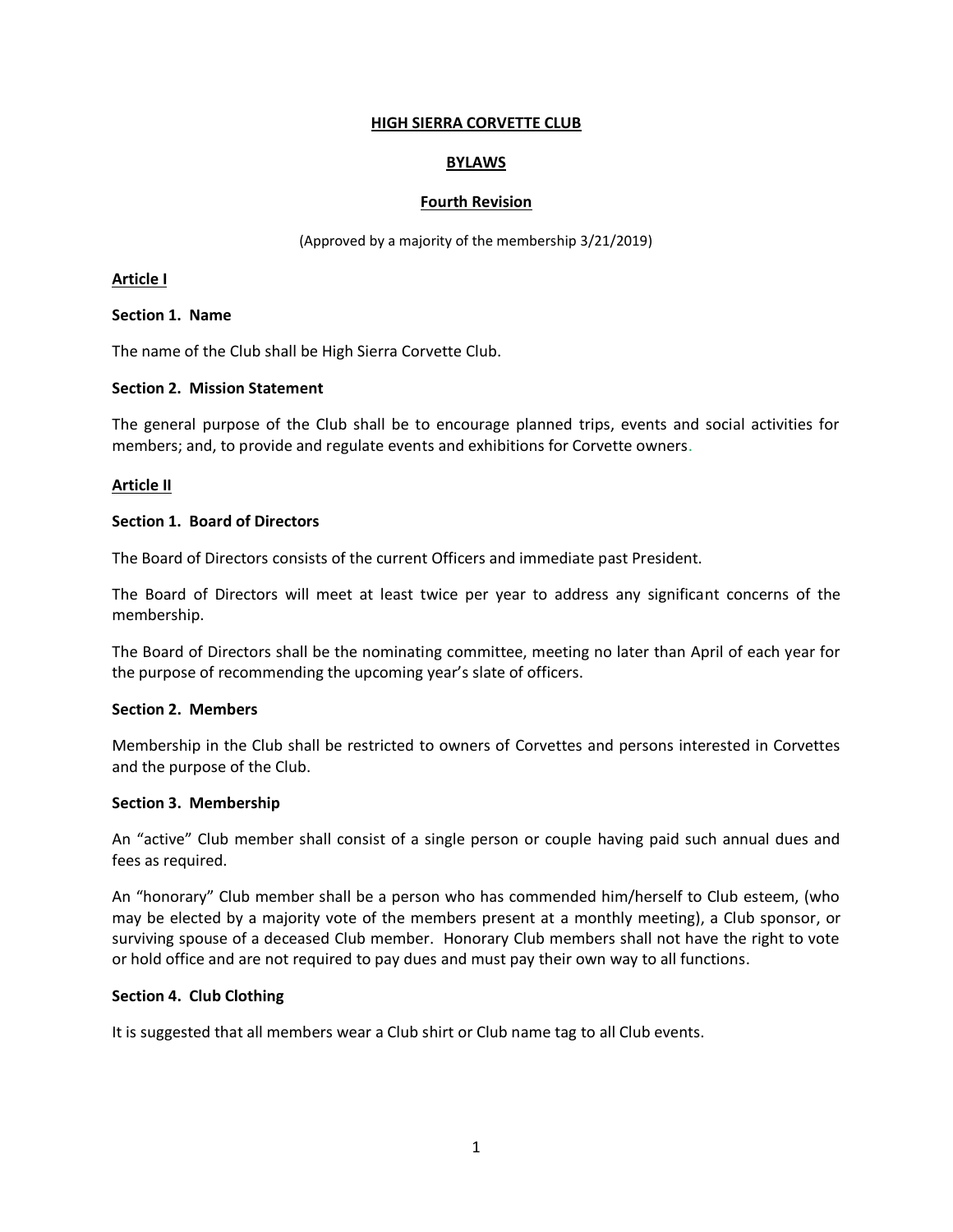### **Section 5. Dues**

Dues and fees shall be collected by High Sierra Corvette Club for the operation and preservation of the Club. The annual dues will be determined by the Board of Directors and reviewed in April. Proposed changes to the membership dues will be presented and voted upon at the regularly scheduled May meeting and can only be approved by a majority of the voting membership.

Dues changes shall become effective September 1.

Dues are nonrefundable and will be prorated to the annual dues dates.

## **Section 6. Payment of Dues & Submission of Documents**

Members will be notified at the August meeting of the annual dues, effective September 1, which must be paid within thirty (30) days of said date.

Any member who does not pay dues within (30) days of the fiscal date (September 1) will be considered a non-member and will only be reinstated when full payment has been made.

## **Section 7. Privileges**

All active members are entitled to all Club privileges.

Honorary members are entitled to all Club privileges, however, they must pay their own way to all functions and they do not have the right to vote or hold office.

## **Section 8. Expulsion/Suspension**

Any member may be expelled or suspended by a majority vote of the Board members after they deem that such action is appropriate.

#### **Section 9. Resignation**

Any member may resign at any time; however, membership dues are not refundable. Resignation of all positions and membership is recognized by non-payment of dues. Board Members that have resigned are not eligible to be reinstated on the Board for the remainder of the term.

#### **Article III**

# **Section 1. Election Meeting**

The Election Meeting shall be held in July at the regular monthly meeting for the purpose of our annual election of Officers.

#### **Section 2. Monthly Meetings**

Regular monthly meetings shall be held on a day voted upon by the membership.

The President may elect to hold an Officers/Board of Directors meeting (E-Board) each month, two (2) weeks after the regular Club meeting.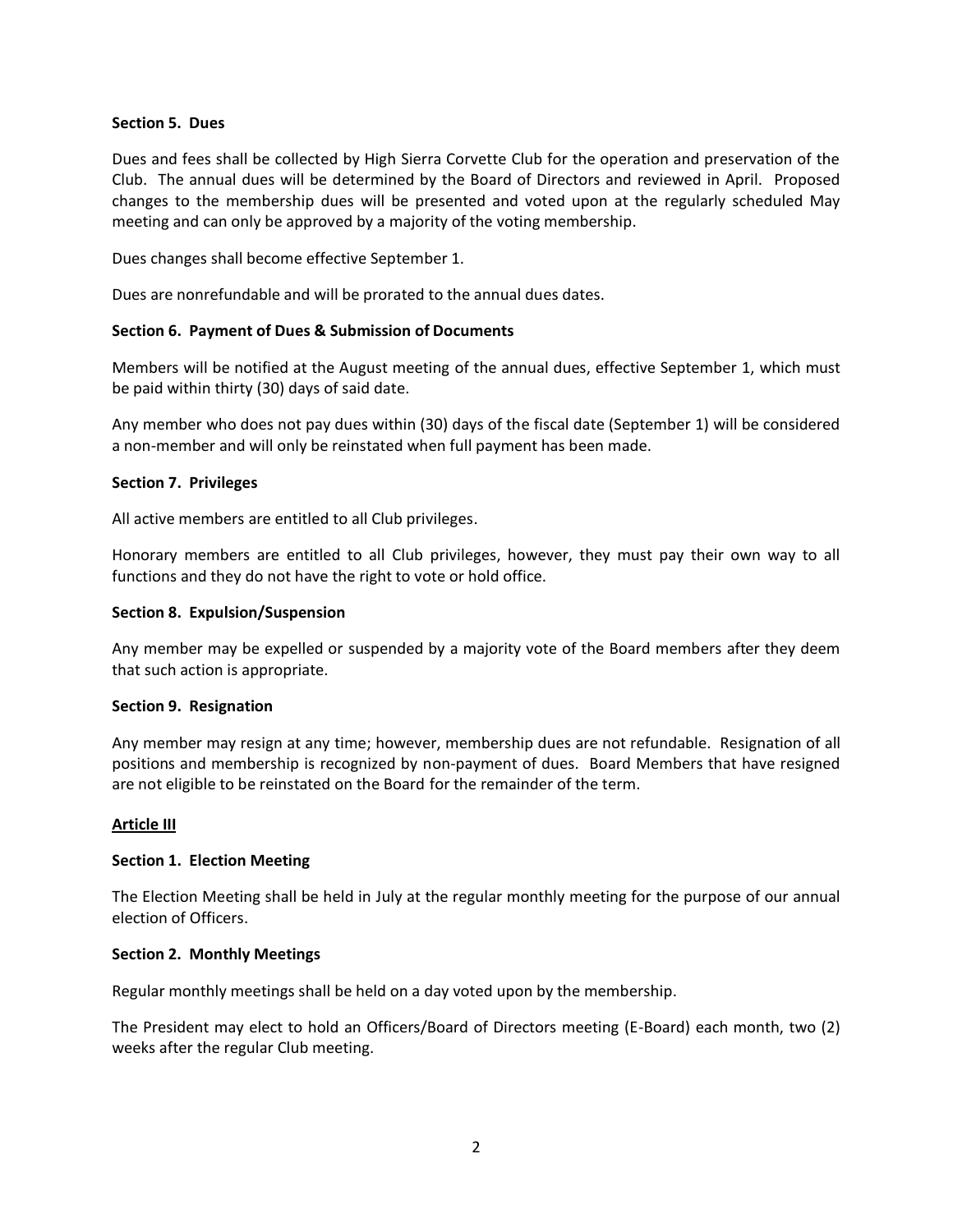# **Section 3. Special Meetings**

Special Meetings of the members may be called by the President or by the majority of the Officers.

## **Section 4. Event Planning Meeting**

Calendar event planning for the following year shall be conducted by the Vice President at the regular monthly meeting in November.

# **Article IV**

## **Section 1. Duties of Officers**

President. The President shall preside at all meetings and shall perform the duties pertaining to this office. S/he shall have custody of the Club's records. S/he shall be Chief Executive of the Club. His/her duties include, but are not limited to:

- Overseeing and guiding HSCC business.
- Chairing the Installation of Officers in August.
- Ensuring the financial stability of the Club by participating in activity planning meetings for events.
- Reviewing historical records with incoming President to ensure timely and complete transition prior to the September meeting.

Vice-President. In the absence of the President the Vice-President shall perform the duties usually pertaining to that office. S/he shall also serve as Chairman of the Activities committee and may appoint other members to the Committee. S/he shall act as the official Club Parliamentarian by means of Roberts Rules of Order (Abridged version). S/he shall prepare a tentative calendar of events to present to the membership for review at the November meeting.

Secretary. The Secretary shall attend all meetings and shall record all minutes and votes in a book kept for this purpose. In the absence of the Secretary at any of the said meetings, a secretary pro tem may be chosen by the presiding Officer. S/he shall keep an attendance roster at each meeting. The Secretary shall distribute the meeting minutes no later than fourteen (14) days after the current monthly meeting. S/he will review historical records with incoming Secretary to ensure timely and complete transition prior to the September meeting.

Treasurer. The Treasurer shall, subject to such conditions and restrictions as may be made by the Board of Directors. S/he will have custody of all monies, debts and obligations belonging to the Club. S/he shall receive all monies of the Club and deposit same in the Club account. S/he shall update the bank authorized signature card annually. S/he shall make all payments of Club debts upon approval of the Board of Directors. All contracts, checks, drafts, notes or other orders for payment of sums over \$200 shall be signed in the name of the Club by any two (2) Officers on the bank authorized signature card at the Club's expense, as required by the Board. The Treasurer shall give a report on the financial status of the Club at each Board of Directors and regular monthly meeting. No obligation, debt or their liability shall be incurred by the Treasurer without the specific approval of the President. The Treasurer shall collect the annual dues and publish a copy of the membership roster. S/he shall retrieve mail from the official HSCC post office box and distribute as necessary. Keep records of all HSCC monetary business.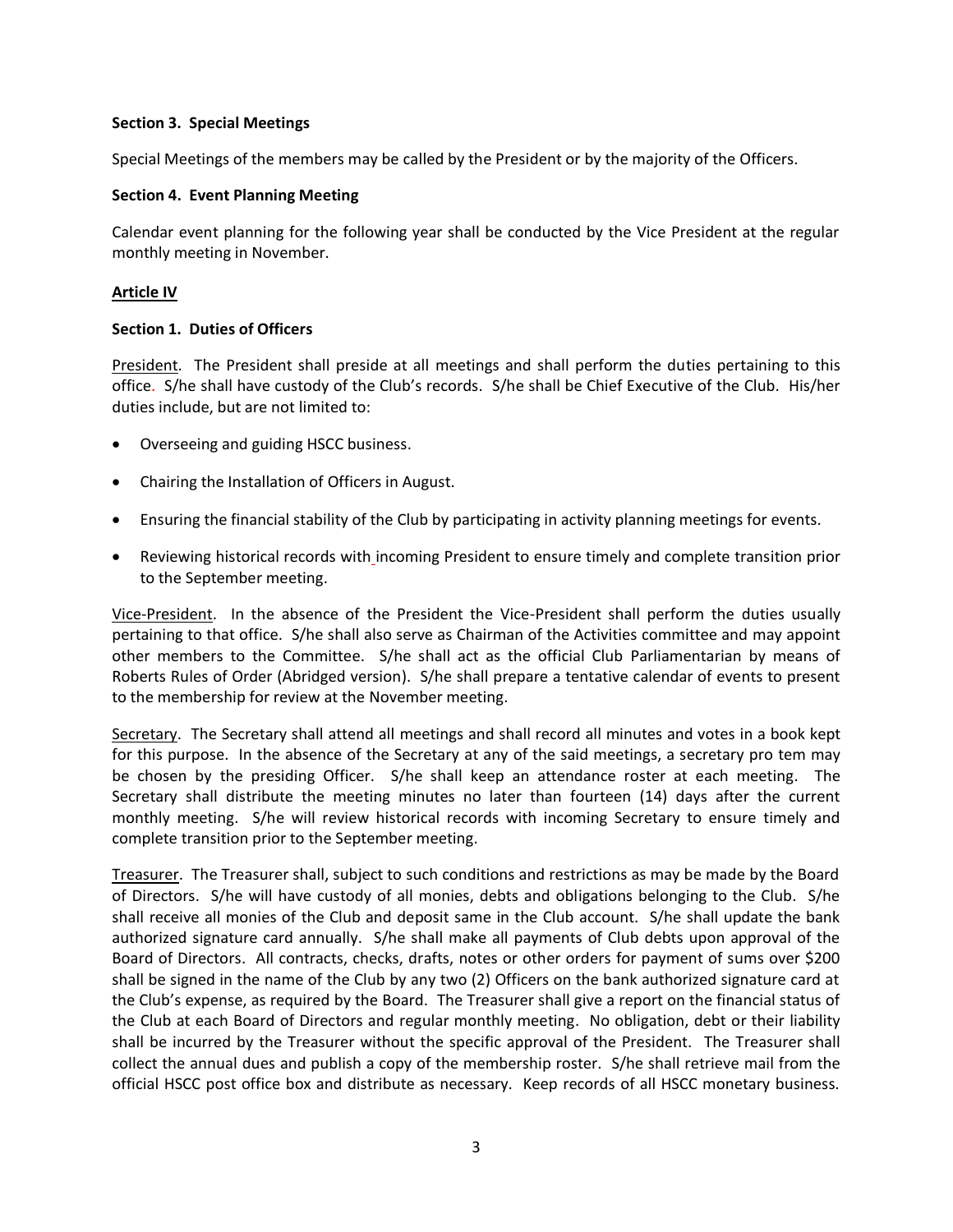Notify the membership of the annual dues requirements. Ensure that timely and complete transitions of all treasury records are reviewed with the incoming Treasurer prior to the September meeting.

Immediate Past President. The Immediate Past President shall serve a single one-year term during the year immediately following his or her presidency and as an office of condition, serves as an experienced member of the Board of Officer.

### **Section 2. Duties of Committees**

### **Webmaster**

The Club's web page will contain a greeting which states the Club's meeting date, place and time, as well as the Club's purpose.

The web page will contain:

- Current events & activities information.
- Information on how to become a Club member.

#### New Member Chairperson

Act as the liaison between High Sierra Corvettes and guests and prospective members to the Club. S/he will introduce new members and guests at club functions.

#### Sunshine Chairperson

Notify the membership of all celebrations/anniversaries/birthdays and any other items of a personal nature.

Responsible for sending Get Well and Sympathy cards when appropriate.

# **Section 3. Vacancies (Failure to Complete Term)**

Elected Officers. In the event that an elected Officer vacates his/her position prior to the end of his/her term, the Board of Directors shall decide on whether to hold a special election to fill the position, or to appoint another person or officer to assume the duties of the vacated position.

Immediate Past President. If the Immediate Past President is unable to fulfill the duties of office, the President shall appoint any Past President to serve the remainder of the term.

# **Article V**

# **Section 1. Nominations of Officers**

Nominations will be begin at the May monthly meeting and shall close just prior to the actual vote in July. Nominations for all offices will come from both the Nominating Committee and from the floor.

Members nominated from the floor must be present to accept or decline the nomination.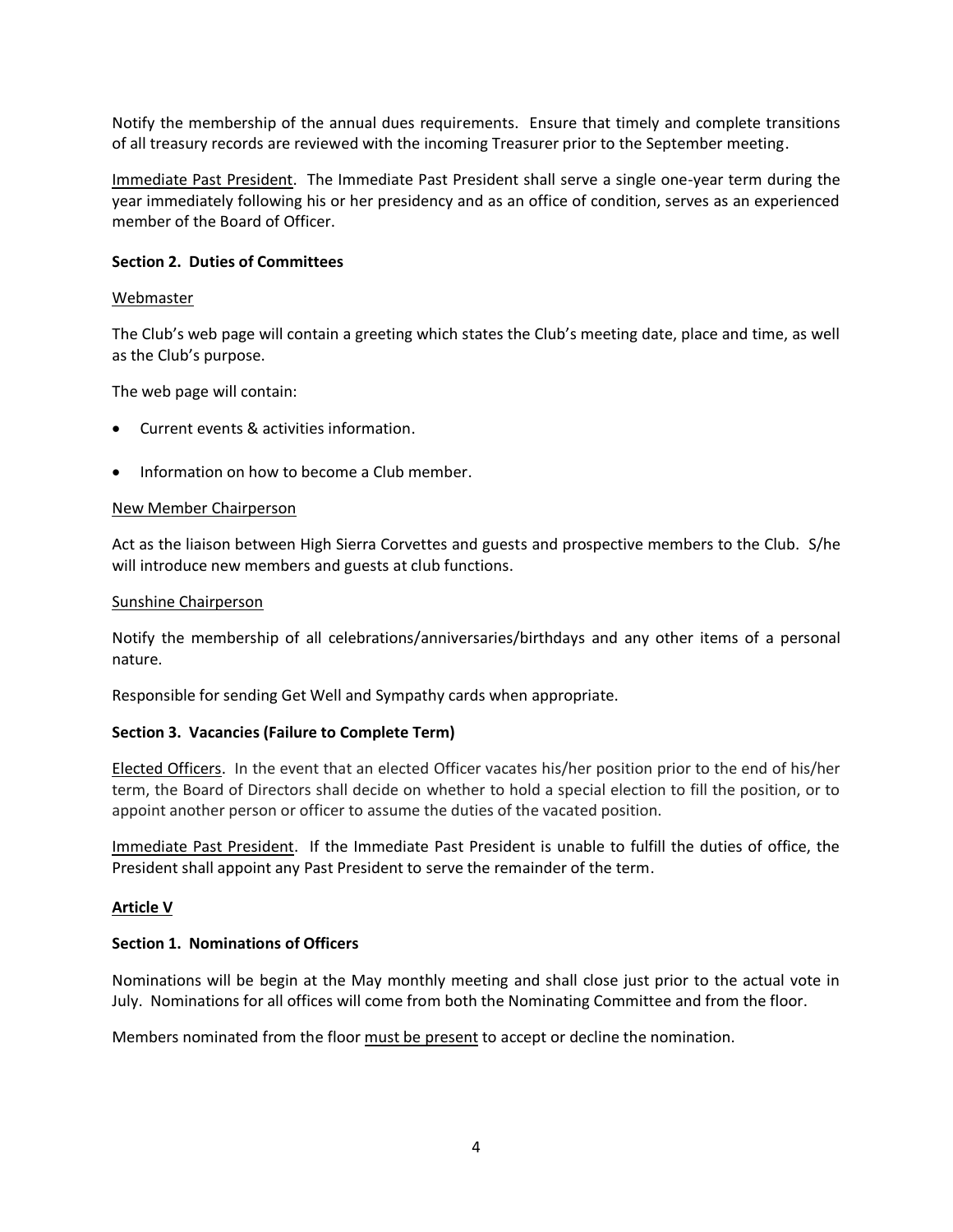## **Section 2. Elections**

Voting will take place at the July regular monthly meeting.

If two or more members are running for a position, the Secretary shall prepare a ballot that will be completed and counted at the July monthly meeting.

The President shall appoint two or more ballot counters to receive and tally the votes. A person running for office may not receive or be involved in tallying the votes.

New Officers will be announced after the vote at the July regular monthly meeting and shall be installed in August.

## **Article VI**

## **Section 1. Fiscal Year**

The fiscal year shall be September  $1^{\text{st}}$  to August 31 $^{\text{st}}$ .

## **Section 2. Auditing Financial Records**

The Board of Directors will approve a responsible, qualified person(s) or firm to audit the financial records of the Club. An independent internal audit shall be performed every four (4) years or as requested periodically by concerned Club member(s) with the Board's approval. The findings of this audit are to be reported to the general membership by the President.

### **Section 3. Assets**

Sufficient operating revenue shall be in the treasury at the end of fiscal year to assure financial stability of the Club for the upcoming year.

#### **Section 4. Expenditures**

No Club Officer or member is authorized to spend the Club's money without prior Board approval. All expenditures must be accompanied by a receipt and saved with the Treasurer's financial records. The club shall maintain a checking account at a financial institution. Authorized signatures on the account shall be the President, Vice President or the Treasurer.

#### **Article VII**

#### **Section 1. Appointment of Committees**

The President shall appoint sub-committees as s/he finds desirable from time to time and shall outline the duties and responsibilities of such committees. All reports or actions taken by the committee must be accepted by a majority of the entire committee. In addition to the authority granted above, certain standing committees, as set forth, shall be appointed annually by the Board of Directors.

## **Section 2. Activities**

The activities of the Club shall consist of monthly meetings, planned trips, social gatherings and events for the members as planned at the Events Planning Meeting and as revised during the year.